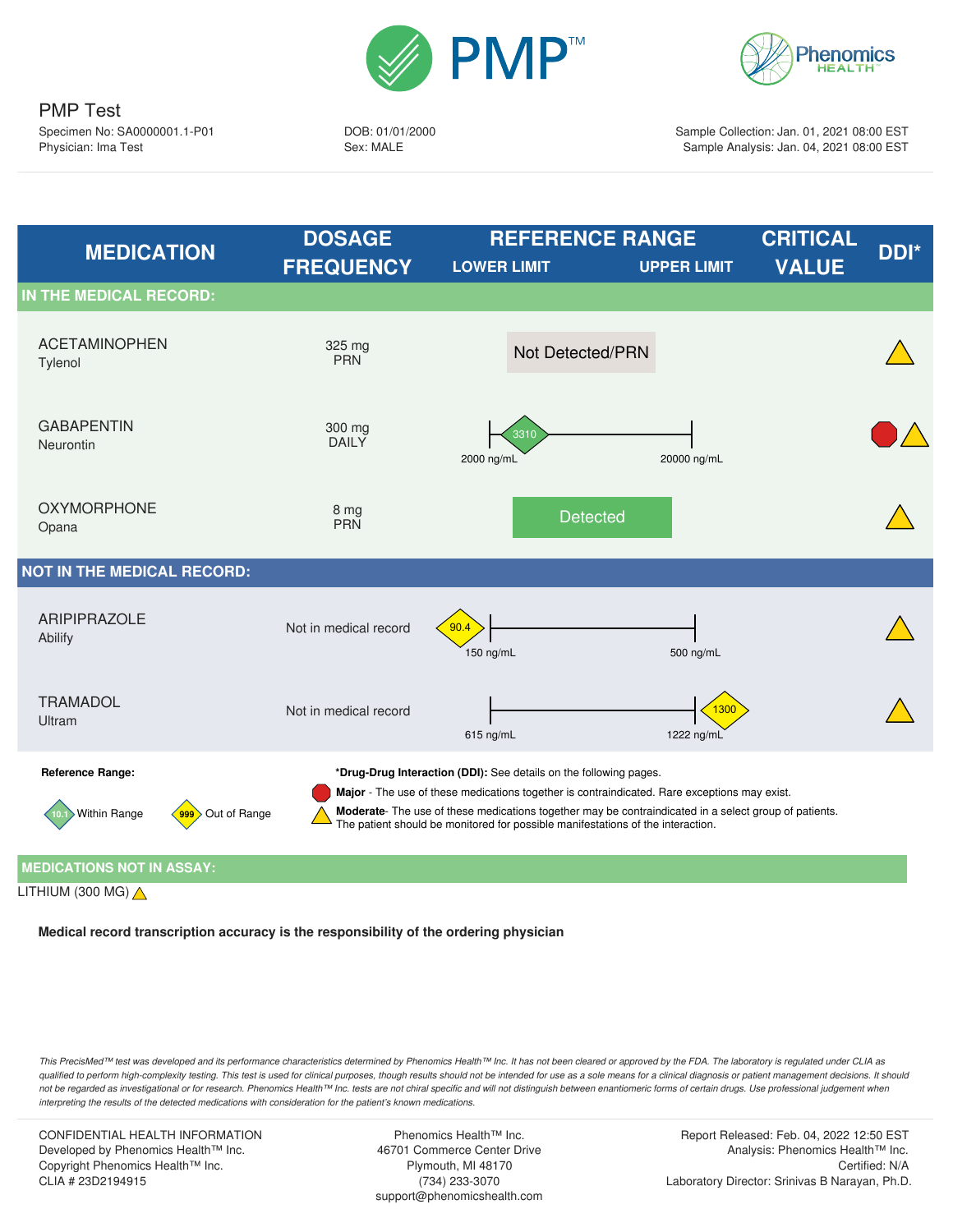



DOB: 01/01/2000 Sex: MALE

Sample Collection: Jan. 01, 2021 08:00 EST Sample Analysis: Jan. 04, 2021 08:00 EST

# Interaction Details



GABAPENTIN / ACETAMINOPHEN: **MAJOR**

## **Evidence Level** Likely Established

## **Description**

The risk or severity of methemoglobinemia can be increased when Lidocaine is combined with Acetaminophen. Methemoglobinemia, condition characterized by increased quantities of hemoglobin in which the iron of heme is oxidized to the ferric (Fe3+) form [A37584], can occur either in congenital or acquired forms and is often manifested with grey cyanosis. It is also caused from exposure to drugs that directly oxidize hemoglobin to methemoglobin [A37584] or those that require metabolic activation to an oxidising species [A1745]. The risk for developing drug-induced methemoglobinemia may be elevated with the concomitant use of other agents known to cause the same adverse event due to an additive effect, and the duration or intensity of methemoglobinemia may be worsened. This interaction may be more profound in patients with glucose-6-phosphate dehydrogenase deficiency or congenital or idiopathic methemoglobinemia. Young infants under the age of 12 months may be particularly susceptible to this complication because of their low stomach acid production, large number of nitrite-reducing bacteria, and the relatively easy oxidation of fetal hemoglobin [A37584]. Small infants have lower erythrocyte levels of cytochrome b reductase [A37584].

#### **Management**

Caution should be exercised when methemoglobinemia-associated agent is used in conjunction with other agents with potential to cause methemoglobinemia. If methemoglobinemia develops, the use of these agents should be discontinued and appropriate medical intervention should be initiated. Such combination use should be avoided in patients with glucose-6-phosphate dehydrogenase deficiency or congenital or idiopathic methemoglobinemia, or in infants under the age of 12 months.

#### **References**

Rehman HU: Methemoglobinemia. West J Med. 2001 Sep;175(3):193-6. :: Coleman MD, Coleman NA: Drug-induced methaemoglobinaemia. Treatment issues. Drug Saf. 1996 Jun;14(6):394-405. :: Chalfa R, Elliott CG, Mathewson HS: Drug-induced methemoglobinemia in a healthy 20-year-old soldier undergoing shoulder surgery. Nurse Anesth. 1993 Dec;4(4):202-4. :: Turner MD, Karlis V, Glickman RS: The recognition, physiology, and treatment of medication-induced methemoglobinemia: a case report. Anesth Prog. 2007 Fall;54(3):115-7. doi: 10.2344/0003- 3006(2007)54[115:TRPATO]2.0.CO;2.

## GABAPENTIN / LITHIUM (not in assay): **MODERATE**

## **Evidence Level** Likely Established

## **Description**

Gabapentin enacarbil may decrease the excretion rate of Lithium carbonate which could result in a higher serum level. This interaction is related to the fact that both drugs are mainly excreted renally. Theoretically, this drug interaction will produce a decrease in the elimination of either drug via competition for renal excretion, producing an increase in serum concentration of either the drug or its metabolites. The increased serum concentration of either drug or its metabolites may lead to increased adverse effects. It is important to consider this interaction when drugs with a narrow therapeutic index are administered, as a change in the serum concentration of these agents may lead to serious effects. Narrow therapeutic index drugs must be maintained within a certain range to ensure safety and efficacy.[A37372,A37373,A173998,A174001,A174004]

#### **Management**

Monitor the patient closely when these drugs are given concomitantly. Change or adjust the dose of either drug as required. Refer to individual product monographs for specific guidance on dosing or monitoring. Guidance will vary according to the drugs being used.

#### **References**

Tamargo J, Le Heuzey JY, Mabo P: Narrow therapeutic index drugs: a clinical pharmacological consideration to flecainide. Eur J Clin Pharmacol. 2015 May;71(5):549-67. doi: 10.1007/s00228-015- 1832-0. Epub 2015 Apr 15. :: Greenberg RG, Melloni C, Wu H, Gonzalez D, Ku L, Hill KD, Hornik CP, Cohen-Wolkowiez M, Guptill JT: Therapeutic Index Estimation of Antiepileptic Drugs: A Systematic Literature Review Approach. Clin Neuropharmacol. 2016 Sep-Oct;39(5):232-40. doi: 10.1097/WNF.0000000000000172. :: Doogue MP, Polasek TM: Drug dosing in renal disease. Clin Biochem Rev. 2011 May;32(2):69-73. :: Lepist EI, Ray AS: Renal Transporter-Mediated Drug-Drug Interactions: Are They Clinically Relevant? J Clin Pharmacol. 2016 Jul;56 Suppl 7:S73-81. doi: 10.1002/jcph.735. :: Lea-Henry TN, Carland JE, Stocker SL, Sevastos J, Roberts DM: Clinical Pharmacokinetics in Kidney Disease: Fundamental Principles. Clin J Am Soc Nephrol. 2018 Jul 6;13(7):1085-1095. doi: 10.2215/CJN.00340118. Epub 2018 Jun 22.

*This PrecisMed™ test was developed and its performance characteristics determined by Phenomics Health™ Inc. It has not been cleared or approved by the FDA. The laboratory is regulated under CLIA as qualified to perform high-complexity testing. This test is used for clinical purposes, though results should not be intended for use as a sole means for a clinical diagnosis or patient management decisions. It should* not be regarded as investigational or for research. Phenomics Health™ Inc. tests are not chiral specific and will not distinguish between enantiomeric forms of certain drugs. Use professional judgement when *interpreting the results of the detected medications with consideration for the patient's known medications.*

CONFIDENTIAL HEALTH INFORMATION Developed by Phenomics Health™ Inc. Copyright Phenomics Health™ Inc. CLIA # 23D2194915

Phenomics Health™ Inc. 46701 Commerce Center Drive Plymouth, MI 48170 (734) 233-3070 support@phenomicshealth.com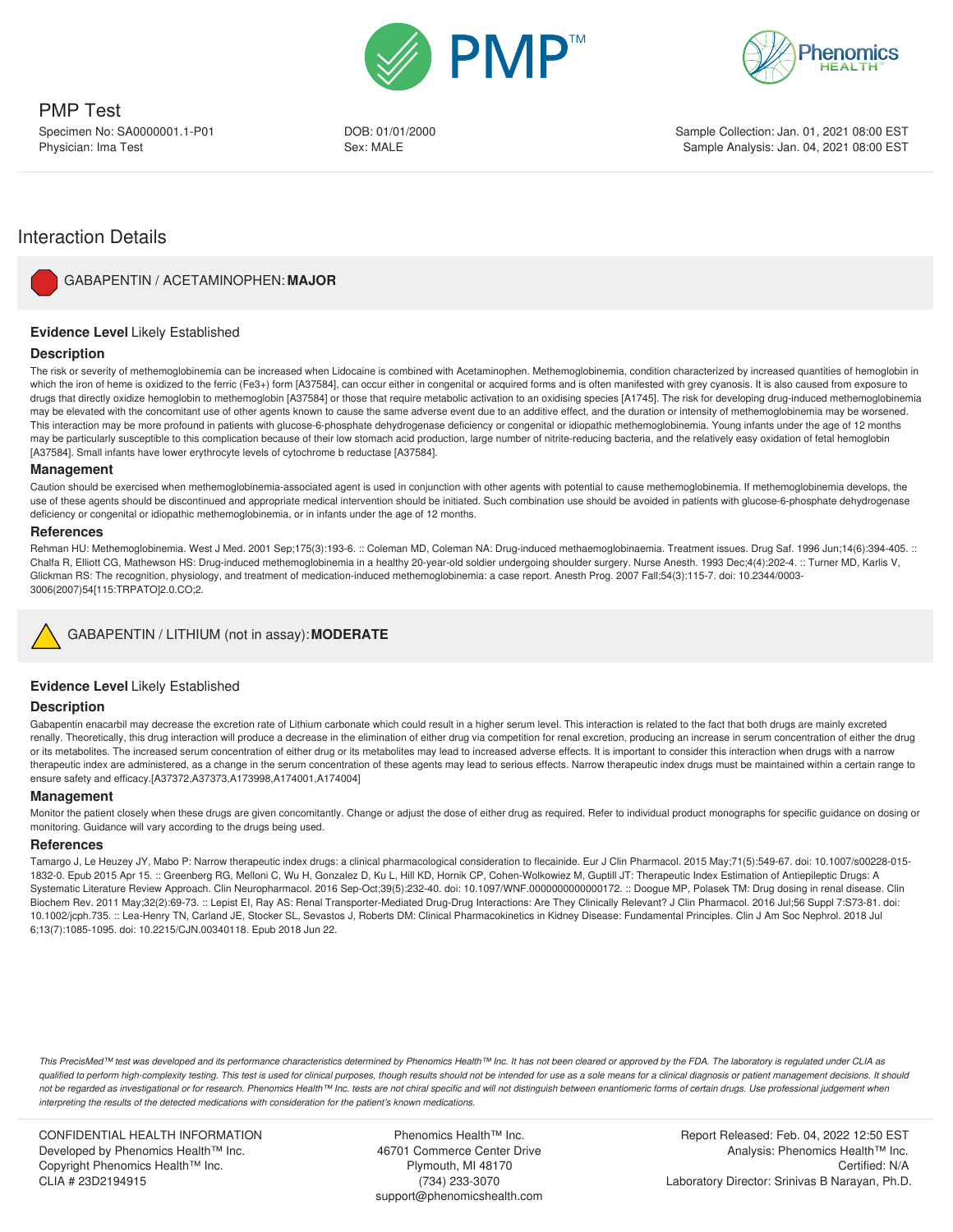



# PMP Test

Specimen No: SA0000001.1-P01 Physician: Ima Test

DOB: 01/01/2000 Sex: MALE

Sample Collection: Jan. 01, 2021 08:00 EST Sample Analysis: Jan. 04, 2021 08:00 EST



TRAMADOL / GABAPENTIN: **MODERATE**

## **Evidence Level** Established

## **Description**

The risk or severity of CNS depression can be increased when Gabapentin enacarbil is combined with Tramadol. Due to additive pharmacodynamic effects, the concomitant use of tramadol with other CNS depressants, such as the subject drug, may result in profound CNS depression.[L9257] This combination of agents may increase the risk of sedation, respiratory depression, coma, and death.[L9257]

#### **Management**

Reserve the combined use of tramadol with other CNS depressants for use in patients for whom alternatives are inappropriate. Limit the dosages and duration of treatment with concomitant CNS depressants to the minimum required. Patients should be monitored closely for signs and symptoms of excessive CNS depression.

#### **References**



TRAMADOL / OXYMORPHONE: **MODERATE**

#### **Evidence Level** Established

#### **Description**

The risk or severity of serotonin syndrome can be increased when Oxymorphone is combined with Tramadol. Tramadol has been implicated in the development of serotonin syndrome, [A173980,L9257] particularly in combination with other medications that can precipitate or contribute to serotonin syndrome, such as the subject drug. Symptoms of serotonin syndrome include altered mental status, neuromuscular abnormalities, and autonomic hypersensitivity.[A173980]

#### **Management**

If concomitant therapy with multiple serotonergic agents is necessary, the patient should be monitored carefully for the above signs and symptoms of serotonin syndrome, particularly during initiation of therapy and with any increases in dose. If serotonin syndrome is suspected, tramadol should be discontinued immediately.[L9257]

#### **References**

Beakley BD, Kaye AM, Kaye AD: Tramadol, Pharmacology, Side Effects, and Serotonin Syndrome: A Review. Pain Physician. 2015 Jul-Aug;18(4):395-400.



## TRAMADOL / ARIPIPRAZOLE: **MODERATE**

## **Evidence Level** Established

#### **Description**

The risk or severity of serotonin syndrome can be increased when Aripiprazole lauroxil is combined with Tramadol. Tramadol has been implicated in the development of serotonin syndrome, [A173980,L9257] particularly in combination with other medications that can precipitate or contribute to serotonin syndrome, such as the subject drug. Symptoms of serotonin syndrome include altered mental status, neuromuscular abnormalities, and autonomic hypersensitivity.[A173980]

#### **Management**

If concomitant therapy with multiple serotonergic agents is necessary, the patient should be monitored carefully for the above signs and symptoms of serotonin syndrome, particularly during initiation of therapy and with any increases in dose. If serotonin syndrome is suspected, tramadol should be discontinued immediately.[L9257]

#### **References**

Beakley BD, Kaye AM, Kaye AD: Tramadol, Pharmacology, Side Effects, and Serotonin Syndrome: A Review. Pain Physician. 2015 Jul-Aug;18(4):395-400.

*This PrecisMed™ test was developed and its performance characteristics determined by Phenomics Health™ Inc. It has not been cleared or approved by the FDA. The laboratory is regulated under CLIA as qualified to perform high-complexity testing. This test is used for clinical purposes, though results should not be intended for use as a sole means for a clinical diagnosis or patient management decisions. It should* not be regarded as investigational or for research. Phenomics Health™ Inc. tests are not chiral specific and will not distinguish between enantiomeric forms of certain drugs. Use professional judgement when *interpreting the results of the detected medications with consideration for the patient's known medications.*

CONFIDENTIAL HEALTH INFORMATION Developed by Phenomics Health™ Inc. Copyright Phenomics Health™ Inc. CLIA # 23D2194915

Phenomics Health™ Inc. 46701 Commerce Center Drive Plymouth, MI 48170 (734) 233-3070 support@phenomicshealth.com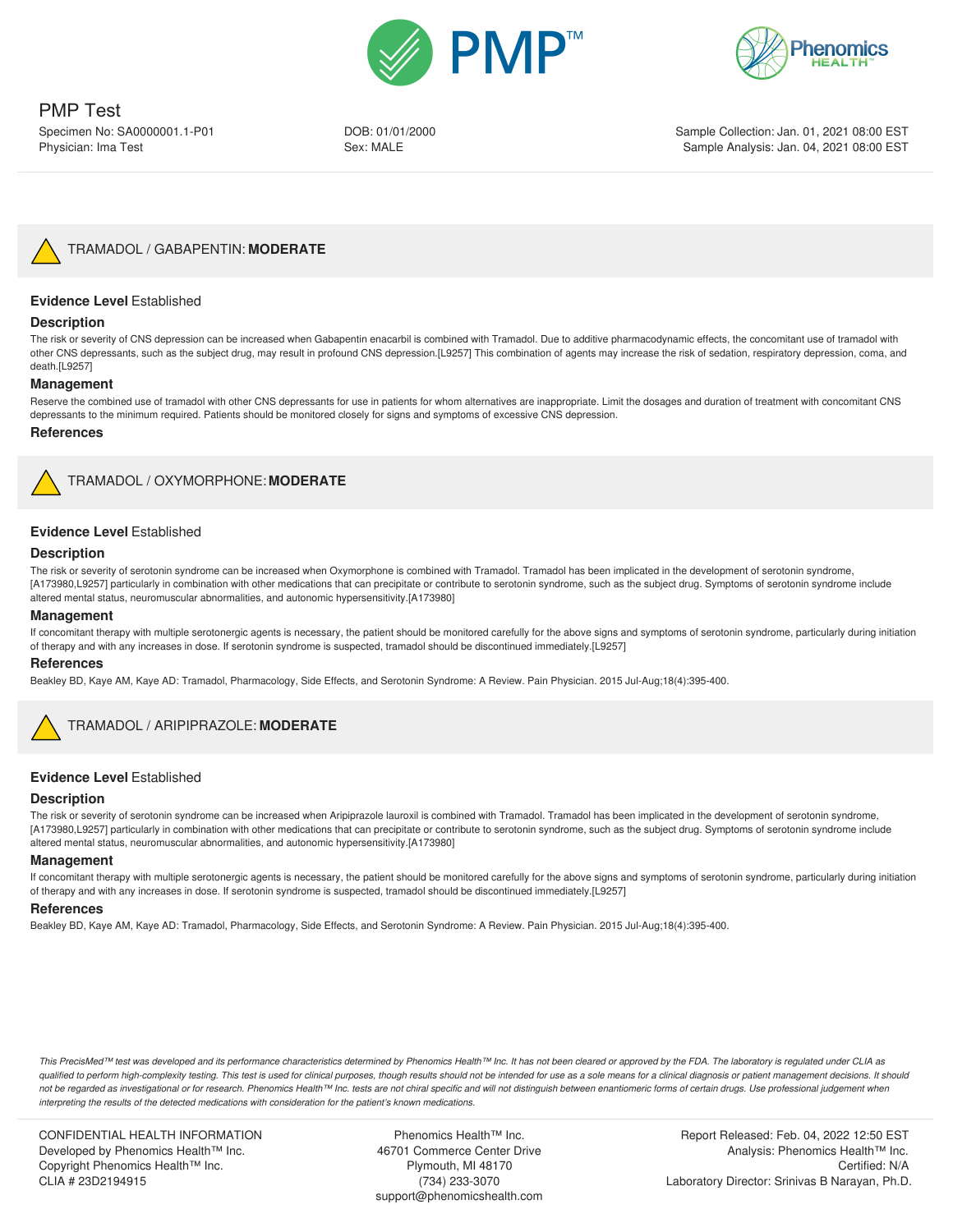



PMP Test Specimen No: SA0000001.1-P01

Physician: Ima Test

DOB: 01/01/2000 Sex: MALE

Sample Collection: Jan. 01, 2021 08:00 EST Sample Analysis: Jan. 04, 2021 08:00 EST



## **Evidence Level** Established

#### **Description**

The risk or severity of CNS depression can be increased when Lithium carbonate is combined with Tramadol. Due to additive pharmacodynamic effects, the concomitant use of tramadol with other CNS depressants, such as the subject drug, may result in profound CNS depression.[L9257] This combination of agents may increase the risk of sedation, respiratory depression, coma, and death. [L9257]

#### **Management**

Reserve the combined use of tramadol with other CNS depressants for use in patients for whom alternatives are inappropriate. Limit the dosages and duration of treatment with concomitant CNS depressants to the minimum required. Patients should be monitored closely for signs and symptoms of excessive CNS depression.

#### **References**



OXYMORPHONE / GABAPENTIN: **MODERATE**

## **Evidence Level** Likely Established

#### **Description**

The risk or severity of adverse effects can be increased when Oxymorphone is combined with Gabapentin enacarbil. The use of central nervous system depressants may potentiate the effects of another drug in the same class. The concomitant use of opioids, including certain cough medications, with benzodiazepines, or other CNS depressants, including alcohol, may result in profound sedation, respiratory depression, coma, and death. Observational studies have demonstrated that concomitant use of opioid analgesics and benzodiazepines increases the risk of drug-related mortality compared to use of opioids alone. Because of similar pharmacologic properties, it is reasonable to expect similar risk with concomitant use of opioid cough medications and benzodiazepines, other CNS depressants, or alcohol. The risk of CNS depression resulting from the combination of central nervous system depressant drugs varies according to the degree of sedation from each agent. Effects may range from mild sedation to severe and lethal respiratory/cardiovascular depression.

#### **Management**

Avoid concomitant use of CNS depressants. If it is deemed necessary to combine CNS depressants, consider lowering the doses of CNS depressants when used concomitantly. Monitor closely for signs of CNS depression. Each interaction between CNS depressants should be considered individually. The degree/severity of interaction largely depends on the CNS depressant agents being administered concomitantly. Refer to individual product monographs for guidance on dosing and monitoring.

#### **References**

*This PrecisMed™ test was developed and its performance characteristics determined by Phenomics Health™ Inc. It has not been cleared or approved by the FDA. The laboratory is regulated under CLIA as qualified to perform high-complexity testing. This test is used for clinical purposes, though results should not be intended for use as a sole means for a clinical diagnosis or patient management decisions. It should* not be regarded as investigational or for research. Phenomics Health™ Inc. tests are not chiral specific and will not distinguish between enantiomeric forms of certain drugs. Use professional judgement when *interpreting the results of the detected medications with consideration for the patient's known medications.*

CONFIDENTIAL HEALTH INFORMATION Developed by Phenomics Health™ Inc. Copyright Phenomics Health™ Inc. CLIA # 23D2194915

Phenomics Health™ Inc. 46701 Commerce Center Drive Plymouth, MI 48170 (734) 233-3070 support@phenomicshealth.com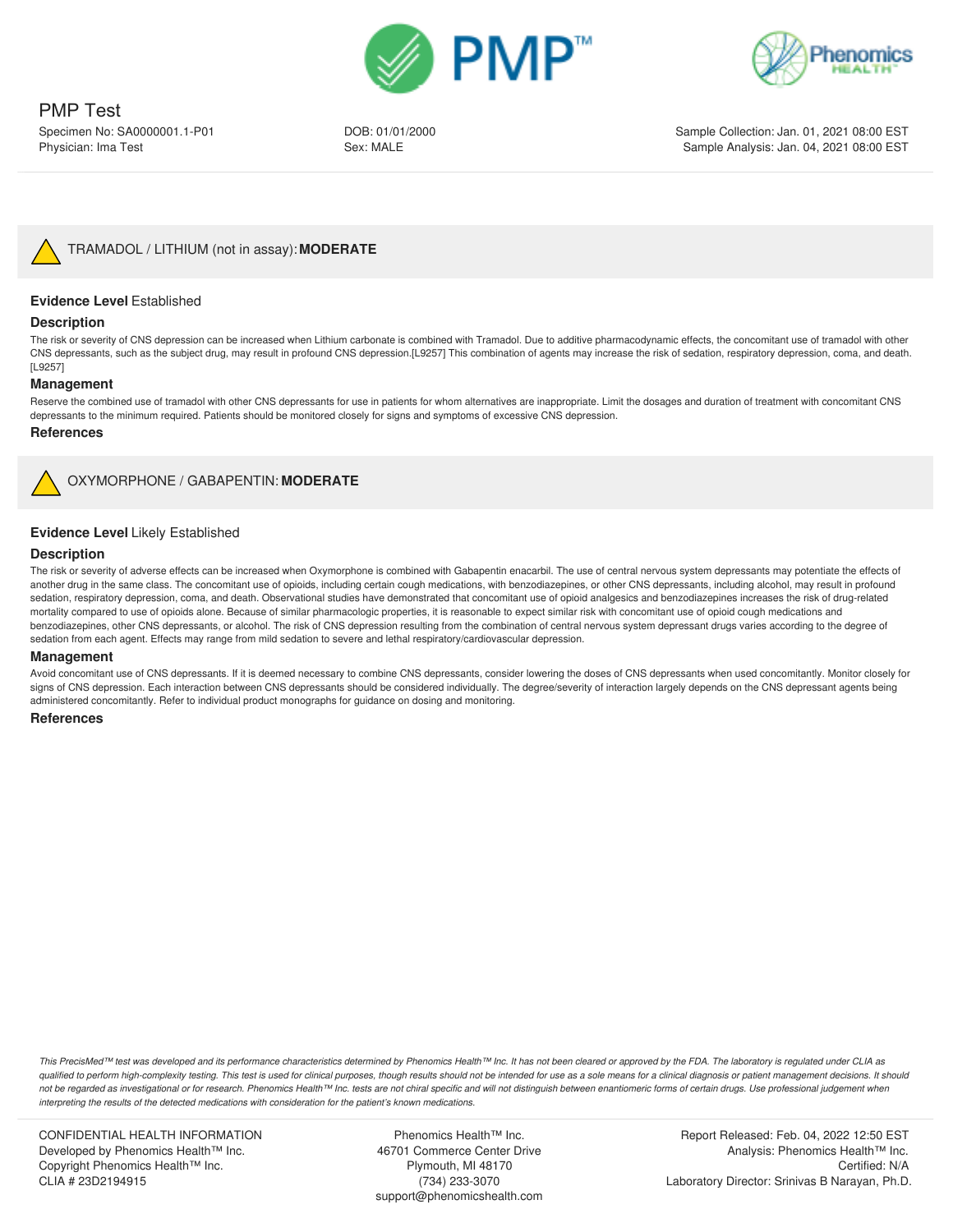



DOB: 01/01/2000 Sex: MALE

Sample Collection: Jan. 01, 2021 08:00 EST Sample Analysis: Jan. 04, 2021 08:00 EST



## **Evidence Level** Likely Established

#### **Description**

The risk or severity of adverse effects can be increased when Oxymorphone is combined with Aripiprazole lauroxil. The use of central nervous system depressants may potentiate the effects of another drug in the same class. The concomitant use of opioids, including certain cough medications, with benzodiazepines, or other CNS depressants, including alcohol, may result in profound sedation, respiratory depression, coma, and death. Observational studies have demonstrated that concomitant use of opioid analgesics and benzodiazepines increases the risk of drug-related mortality compared to use of opioids alone. Because of similar pharmacologic properties, it is reasonable to expect similar risk with concomitant use of opioid cough medications and benzodiazepines, other CNS depressants, or alcohol. The risk of CNS depression resulting from the combination of central nervous system depressant drugs varies according to the degree of sedation from each agent. Effects may range from mild sedation to severe and lethal respiratory/cardiovascular depression.

#### **Management**

Avoid concomitant use of CNS depressants. If it is deemed necessary to combine CNS depressants, consider lowering the doses of CNS depressants when used concomitantly. Monitor closely for signs of CNS depression. Each interaction between CNS depressants should be considered individually. The degree/severity of interaction largely depends on the CNS depressant agents being administered concomitantly. Refer to individual product monographs for guidance on dosing and monitoring.

#### **References**

OXYMORPHONE / LITHIUM (not in assay): **MODERATE**

## **Evidence Level** Likely Established

#### **Description**

The risk or severity of adverse effects can be increased when Oxymorphone is combined with Lithium carbonate. The use of central nervous system depressants may potentiate the effects of another drug in the same class. The concomitant use of opioids, including certain cough medications, with benzodiazepines, or other CNS depressants, including alcohol, may result in profound sedation, respiratory depression, coma, and death. Observational studies have demonstrated that concomitant use of opioid analgesics and benzodiazepines increases the risk of drug-related mortality compared to use of opioids alone. Because of similar pharmacologic properties, it is reasonable to expect similar risk with concomitant use of opioid cough medications and benzodiazepines, other CNS depressants, or alcohol. The risk of CNS depression resulting from the combination of central nervous system depressant drugs varies according to the degree of sedation from each agent. Effects may range from mild sedation to severe and lethal respiratory/cardiovascular depression.

#### **Management**

Avoid concomitant use of CNS depressants. If it is deemed necessary to combine CNS depressants, consider lowering the doses of CNS depressants when used concomitantly. Monitor closely for signs of CNS depression. Each interaction between CNS depressants should be considered individually. The degree/severity of interaction largely depends on the CNS depressant agents being administered concomitantly. Refer to individual product monographs for guidance on dosing and monitoring.

#### **References**

*This PrecisMed™ test was developed and its performance characteristics determined by Phenomics Health™ Inc. It has not been cleared or approved by the FDA. The laboratory is regulated under CLIA as qualified to perform high-complexity testing. This test is used for clinical purposes, though results should not be intended for use as a sole means for a clinical diagnosis or patient management decisions. It should* not be regarded as investigational or for research. Phenomics Health™ Inc. tests are not chiral specific and will not distinguish between enantiomeric forms of certain drugs. Use professional judgement when *interpreting the results of the detected medications with consideration for the patient's known medications.*

CONFIDENTIAL HEALTH INFORMATION Developed by Phenomics Health™ Inc. Copyright Phenomics Health™ Inc. CLIA # 23D2194915

Phenomics Health™ Inc. 46701 Commerce Center Drive Plymouth, MI 48170 (734) 233-3070 support@phenomicshealth.com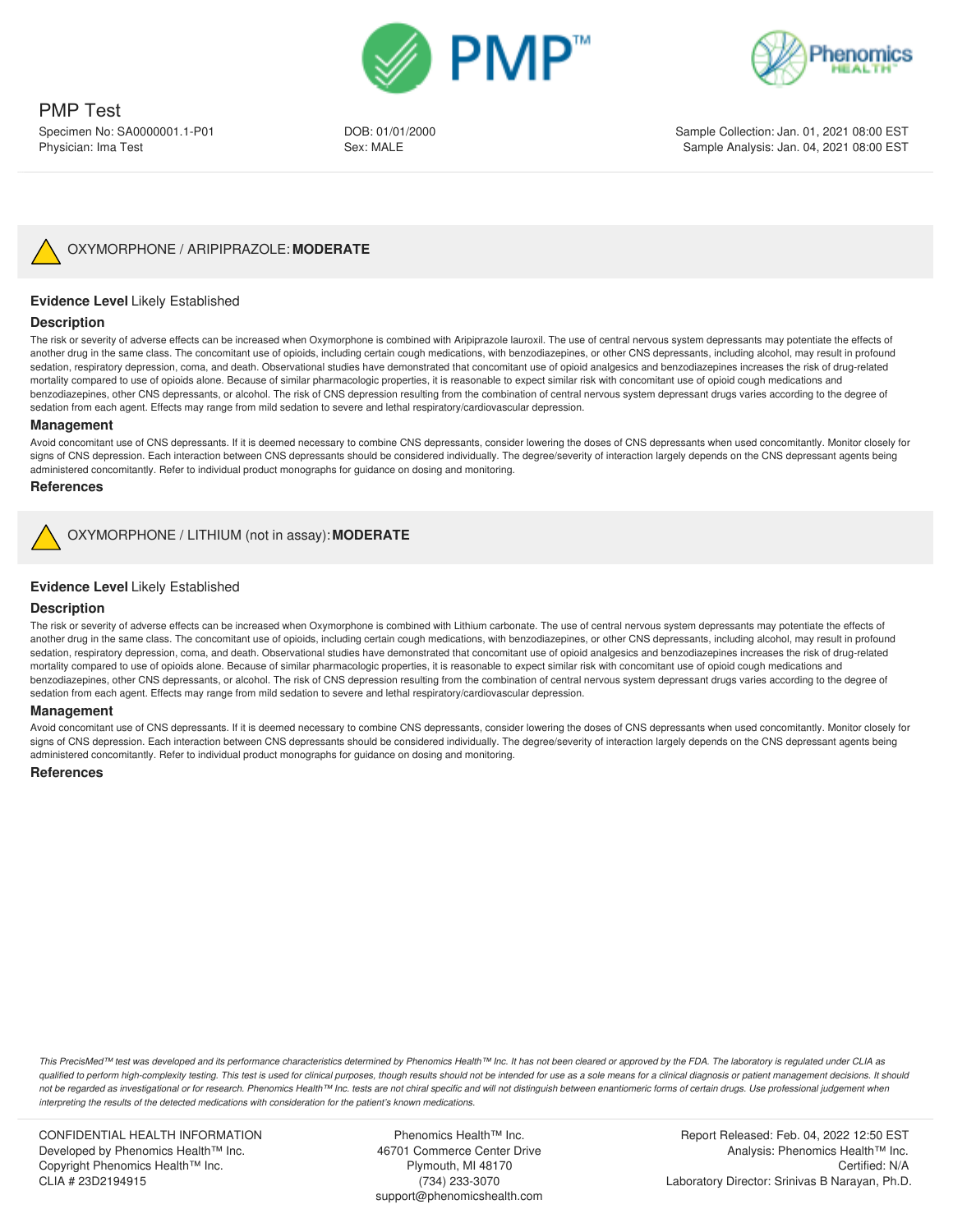



DOB: 01/01/2000 Sex: MALE

Sample Collection: Jan. 01, 2021 08:00 EST Sample Analysis: Jan. 04, 2021 08:00 EST



## **Evidence Level** Established

#### **Description**

The metabolism of Aripiprazole lauroxil can be increased when combined with Acetaminophen. Aripiprazole is metabolized by CYP3A4 enzymes, therefore, concomitant administration of aripiprazole and its prodrugs with inducers of CYP3A4 of any strength is not recommended as the serum concentration of aripiprazole and prodrugs may be significantly decreased [F1189].

#### **Management**

Double the oral aripiprazole or aripiprazole prodrug dose and closely monitor the clinical response. Reduce the oral dose of aripiprazole to 10-15 mg/day if the inducer is discontinued. Avoid the use of CYP3A4 inducers for more than 14 days with extended-release injectable forms of aripiprazole or its prodrug.

#### **References**

Molden E, Lunde H, Lunder N, Refsum H: Pharmacokinetic variability of aripiprazole and the active metabolite dehydroaripiprazole in psychiatric patients. Ther Drug Monit. 2006 Dec;28(6):744-9. doi: 10.1097/01.ftd.0000249944.42859.bf. :: Azuma J, Hasunuma T, Kubo M, Miyatake M, Koue T, Higashi K, Fujiwara T, Kitahara S, Katano T, Hara S: The relationship between clinical pharmacokinetics of aripiprazole and CYP2D6 genetic polymorphism: effects of CYP enzyme inhibition by coadministration of paroxetine or fluvoxamine. Eur J Clin Pharmacol. 2012 Jan;68(1):29-37. doi: 10.1007/s00228-011-1094-4. Epub 2011 Jul 8.



## ARIPIPRAZOLE / GABAPENTIN: **MODERATE**

## **Evidence Level** Likely Established

#### **Description**

The risk or severity of adverse effects can be increased when Gabapentin enacarbil is combined with Aripiprazole lauroxil. The use of central nervous system depressants may potentiate the effects of another drug in the same class. The concomitant use of opioids, including certain cough medications, with benzodiazepines, or other CNS depressants, including alcohol, may result in profound sedation, respiratory depression, coma, and death. Observational studies have demonstrated that concomitant use of opioid analgesics and benzodiazepines increases the risk of drug-related mortality compared to use of opioids alone. Because of similar pharmacologic properties, it is reasonable to expect similar risk with concomitant use of opioid cough medications and benzodiazepines, other CNS depressants, or alcohol. The risk of CNS depression resulting from the combination of central nervous system depressant drugs varies according to the degree of sedation from each agent. Effects may range from mild sedation to severe and lethal respiratory/cardiovascular depression.

#### **Management**

Avoid concomitant use of CNS depressants. If it is deemed necessary to combine CNS depressants, consider lowering the doses of CNS depressants when used concomitantly. Monitor closely for signs of CNS depression. Each interaction between CNS depressants should be considered individually. The degree/severity of interaction largely depends on the CNS depressant agents being administered concomitantly. Refer to individual product monographs for guidance on dosing and monitoring.

#### **References**

*This PrecisMed™ test was developed and its performance characteristics determined by Phenomics Health™ Inc. It has not been cleared or approved by the FDA. The laboratory is regulated under CLIA as qualified to perform high-complexity testing. This test is used for clinical purposes, though results should not be intended for use as a sole means for a clinical diagnosis or patient management decisions. It should* not be regarded as investigational or for research. Phenomics Health™ Inc. tests are not chiral specific and will not distinguish between enantiomeric forms of certain drugs. Use professional judgement when *interpreting the results of the detected medications with consideration for the patient's known medications.*

CONFIDENTIAL HEALTH INFORMATION Developed by Phenomics Health™ Inc. Copyright Phenomics Health™ Inc. CLIA # 23D2194915

Phenomics Health™ Inc. 46701 Commerce Center Drive Plymouth, MI 48170 (734) 233-3070 support@phenomicshealth.com